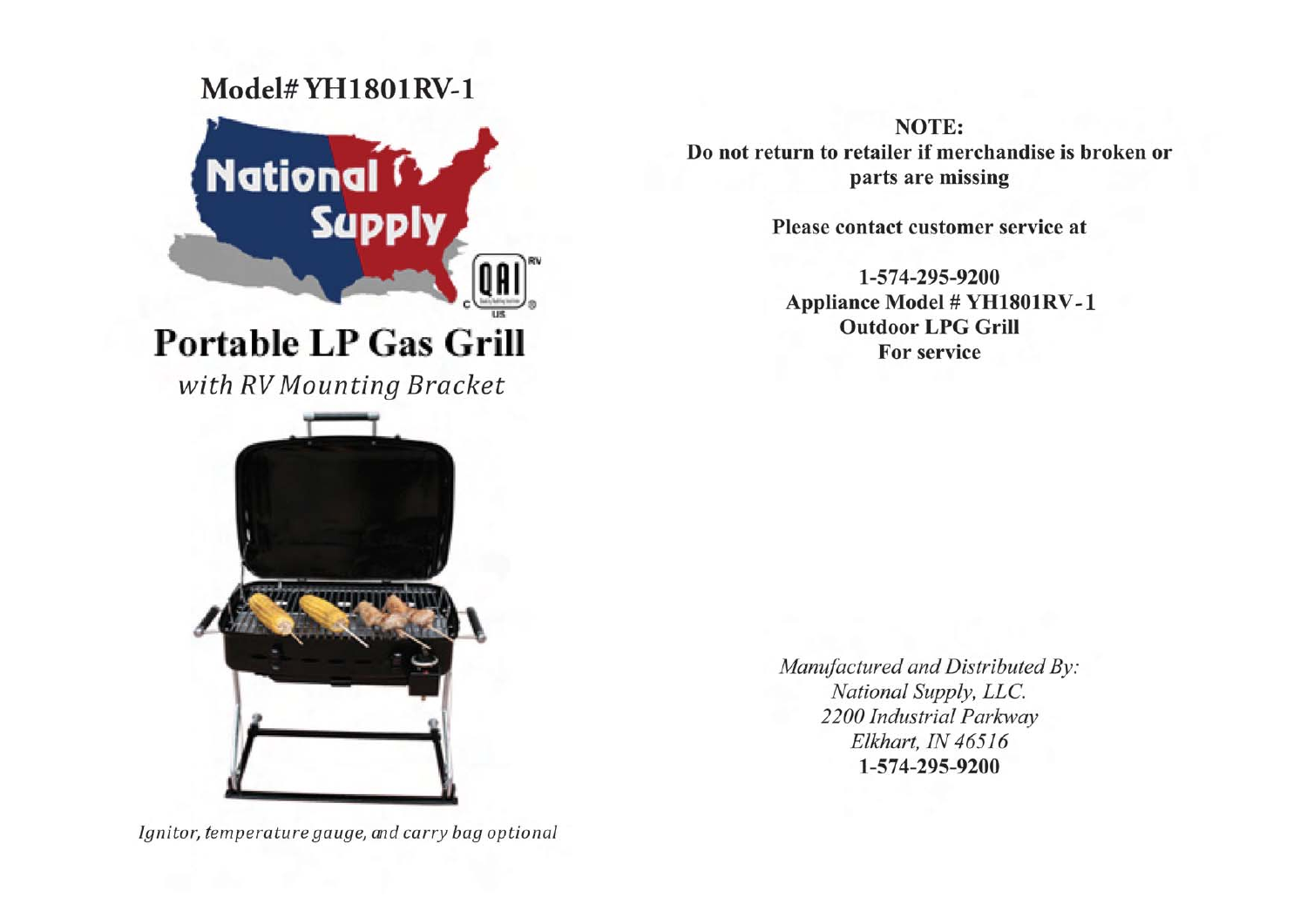# **A** DANGER

If you smell gas:

1. Shut off gas to the appliance.

2. Extinguish any open flame.

3. Open lid.

 4. If odor continues, keep away from the appliance and immediately call your fire department.

**Failure to follow these instructions could result in fire or explosion which could cause property damage, personal injury or death.** 

# **A** DANGER

1. Never operate this appliance unattended.

 2. Never operate this appliance within 10 ft (3.0 m) of any structure, combustible material or other gas cylinder.

- 3. Never operate this appliance within 25 ft (7.5 m) of any flammable liquid.
- 4. Do not fill cooking vessel beyond maximum fill-line.

 5. Never allow oil or grease to get hotter than 400°F or 200°C. If the temperature exceeds 400°F (200°C) or if oil begins to smoke, immediately turn the burner or gas supply OFF.

 6. Heated liquids remain at scalding temperatures long after the cooking process. Never touch cooking appliance until liquids have cooled to  $115^{\circ}$ F (45 °C) or less.

 7. If a fire should occur, keep away from the appliance and immediately call your fire department. Do not attempt to extinguish an oil or grease fire with water.

**Failure to follow these instructions could result in fire, explosion or burn hazard which could cause property damage, personal injury or death.** 

**This instruction manual contains important information necessary for the proper assembly and safe use of the appliance**.

**Read and follow all warnings and instructions before assembling and using the appliance.** 

**Follow all warnings and instructions when using the appliance. Keep this manual for future reference.** 

### **REMOVING BURNER AND VENTURI TUBE**

- 1. Turn grill bottom side up.
- 2**.** Remove screw "B"(see diagram below) **Do Not Lose Washer.**
- 3. Turn nut "A" (see diagram below) counter clock wise until burner and tube are free.
- 4. To install new burner and tube, reverse steps #2 and #3.



Important - Venturi tube must fully engage valve nut A to fully engage threads on Venturi tube. Nut A must be turned to full length of threads.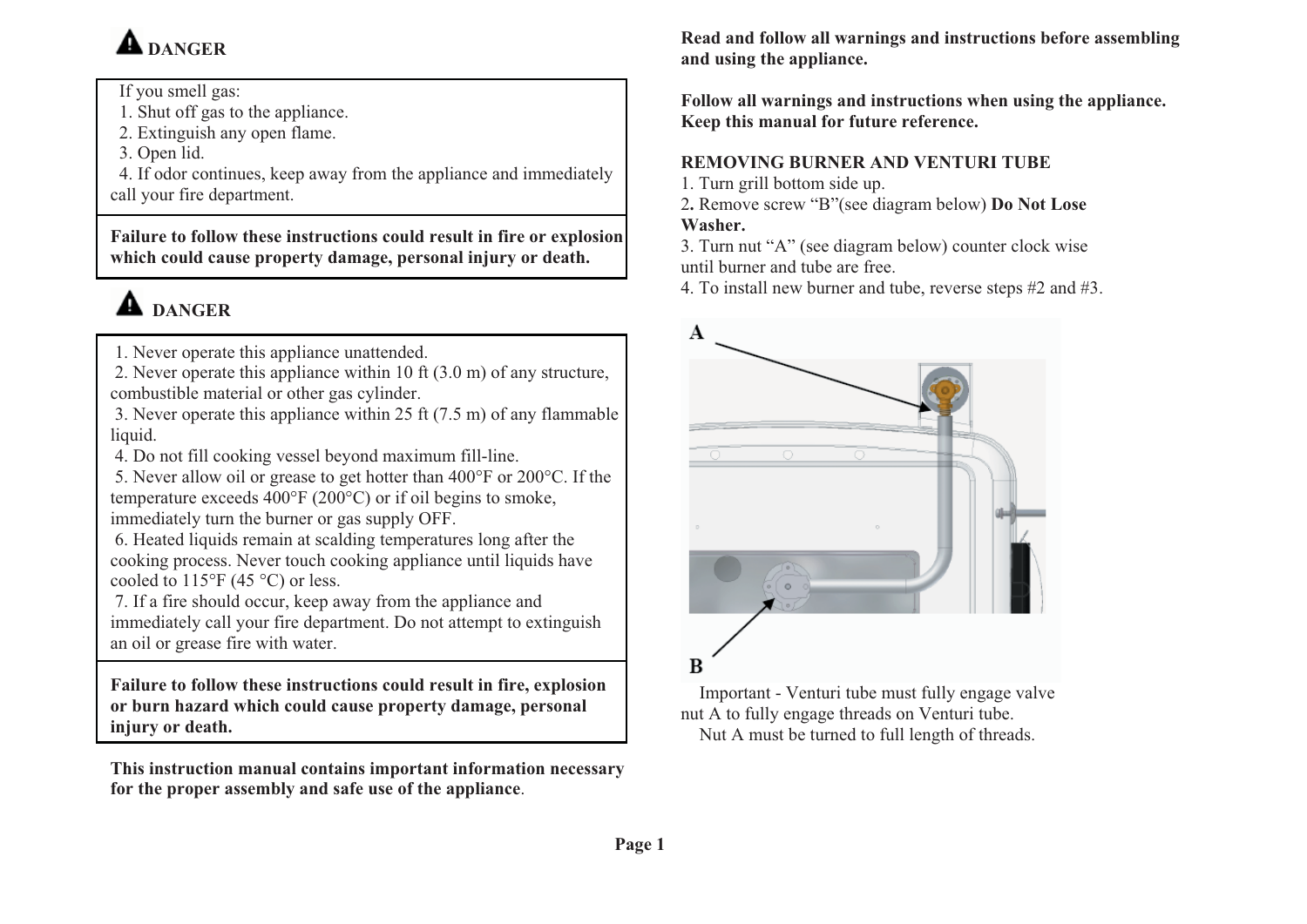#### **MAINTENANCE**

 Keep appliance area clear and free of any combustible materials, gasoline and other flammable vapors and liquids.

 Insure that nothing is obstructing the flow of combustion and ventilation air.

 Insure the ventilation opening (s) of the grill are free and clear from debris

Visually check burner flames.

Grill should be cool to the touch before cleaning and storing.

After each use of the grill, the appliance must be cleaned.

 To reduce the risk of a grease fire, always clean the drip tray and remove any grease from the inside of the grill using warm soapy water. The outside of the appliance can also be wiped down with warm soapy water.

 Use a brass bristled barbecue brush to scrub the stainless steel cooking grates, not a steel bristled wire brush.

 DO NOT use any cleaning solvents or abrasives to clean the grill.

 Before each use always check/clean burner/Venturi tubes for insects and insect nests. A clogged tube can lead to a fire beneath the appliance.

 To check for gas leaks on hose or grill, use a solution of 1 part liquid dish detergent to 10 parts water. Agitate solution until bubbles form, then apply to all fittings and inlet to grill control valve. If a leak is detected and you are unable to correct; return unit to the dealer for repair.

 The appliance and its individual shutoff valve must be disconnected from the gas supply piping system during any pressure testing of that system at test pressures in excess of ½ psi (3.5kPa).

 The appliance must be isolated from the gas supply piping system by closing its individual manual shutoff valve during any pressure testing of the gas supply piping system at test pressures equal to or less than 1/2psi (3.5kPa).

 ANSI Z21.89-2007 Outdoor Cooking Specialty Gas Appliance.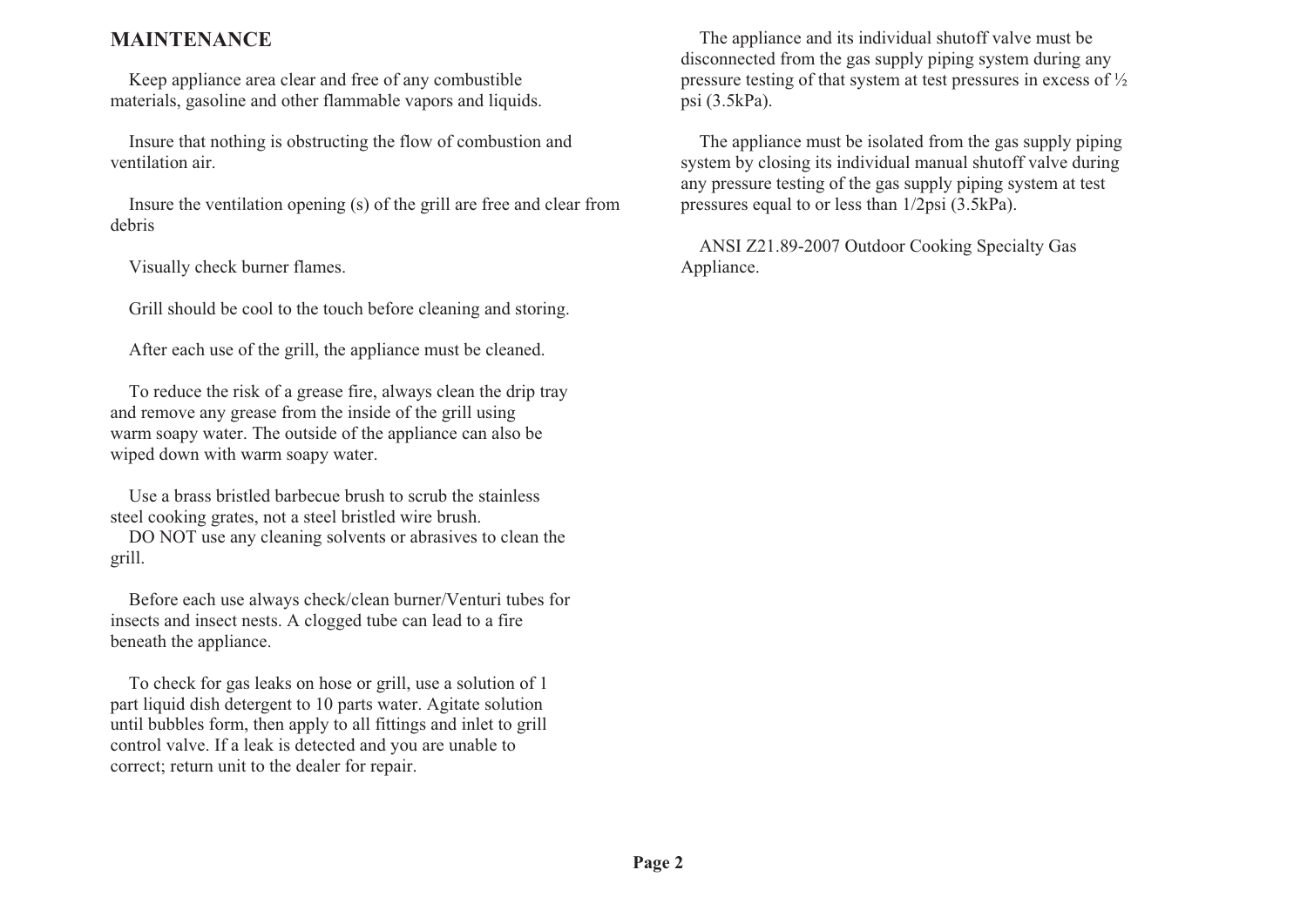# **CAUTIONS**

This Barbecue grill is designed for OUTDOOR USE ONLY and shall not be used in a building, garage or any other enclosed area!

This appliance is not intended to be installed in or on boats.

Minimum clearance from grill to any combustible material must be 8" on the rear and 12" on either side of grill.

This appliance shall not be located under a unprotected combustible constructions.

Before each use, your grill, hoses, fittings and burner should be visually inspected for any wear and/or damage/blockage.

If hoses, fittings or burners need replaced use only assemblies specified by manufacturer.

This appliance is not intended for commercial use.

The use of alcohol, prescription or non-prescription drugs may impair the consumer's ability to properly/safely operate the appliance.

When cooking with oil or grease, have a type BC or ABC fire extinguisher readily available.

In the event of an oil or grease fire do not attempt to extinguish with water. Immediately call the fire department. A Type BC or ABC fire extinguisher may, in some circumstances contain the fire.

 In the event of rain, snow, hail, sleet or other forms of precipitation while cooking with oil or grease, cover the cooking vessel immediately and turn off the appliance burners and gas supply. Do not attempt to move the appliance or cooking vessel.

When cooking, the appliance must be on a level, stable surface in an area clear of combustible material. An asphalt surface (blacktop) may not be acceptable for this purpose.

Do not leave the appliance unattended. Keep children and pets away from the appliance at all times.

Do not place empty cooking vessel on the appliance while in operation.

Use caution when placing anything in cooking vessel while the appliance is in operation.

Do not move the appliance while in use. Allow the cooking vessel to cool to 115ºF (45ºC) before moving or storing.

This appliance is not intended for and should never be used as a heater.

Place hoses and tank in a position so as to avoid a trip hazard.

 This appliance will be hot during and after use. Use insulated oven mitts or gloves for protection from hot surfaces or splatter from cooking liquids

 Avoid bumping of or impact with the appliance to prevent spillage or splashing of hot cooking liquid.

 **WARNING - Do not use this appliance under extended awnings. Failure to comply could result in a fire or personal injury."**

**A** DANGER -Do not put grill in storage or travel mode **immediately after use. Allow grill to cool to touch before moving or storing. Failure to do so could result in fire resulting in property damage, personal injury or death.**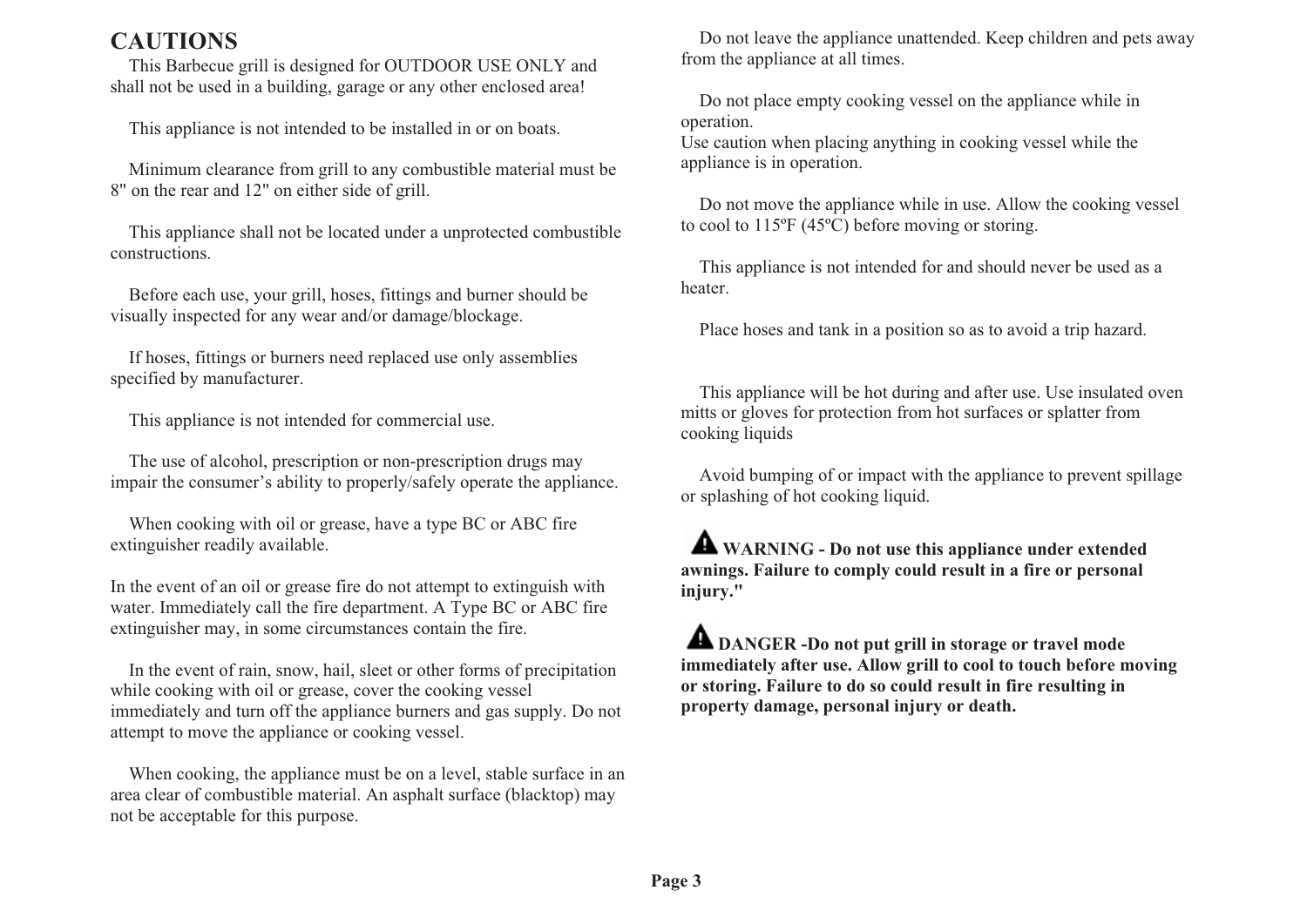### **INSTALLATION**

The installation of the convenience outlet (quick disconnect and manual valve assembly) must be performed by the recreational vehicle manufacturer and be in accordance with the requirements of ANSI A119.2 /NFPA 1192 and ANSI A119.5.

The installation of the appliance mounting brackets must be performed by the recreational vehicle manufacturer and be in accordance with the requirements of ANSI A119.2/NFPA 1192 and ANSI A119.5.

Installation of this grill must conform with local codes or, in the absence of local codes, with the National Fuel Gas Code, ANSI Z223.1 / NFPA 54, Storage and Handling of Liquefied Petroleum Gases, ANSI / NFPA 58; or Natural Gas and Propane Installation Code, CSA B149.1; Propane Storage and Handling, CSA B149.2; or the Standard for Recreational Vehicles, ANSI A119.2 / NFPA 1192; and Recreational Vehicle Code, CSA Z240 RV Series, as applicable.

This appliance shall be installed on the opposite side, from a fuel distribution/dispensing system of an RV.

The installation of the appliance must preclude the possibility of operation or gas flow when in storage (travel) position.

 The recreational vehicle grill (s) shall be connected to the vehicles propane system with a flexible hose connector complying with the high pressure requirements of the Standard for *Pigtails and Hose Connections for LP-Gas, ANSI/UL* 569, and shall be of a length no longer than that required to allow the grill to be mounted in the "in use" position of its mounting system.

 The hose shall be installed in a manner that will not allow it to come in contact with the hot surface of the grill while in use or in the storage/travel mode.

**To the Installer - All instructions for appliance are to be left with the consumer for further reference.** 

#### **BRACKETS**

Bracket is shipped in the folded position



Unfold each arm one at a time



Arms will drop into slots.



To refold; step on bottom rail to push arms above slots. Fold back into position.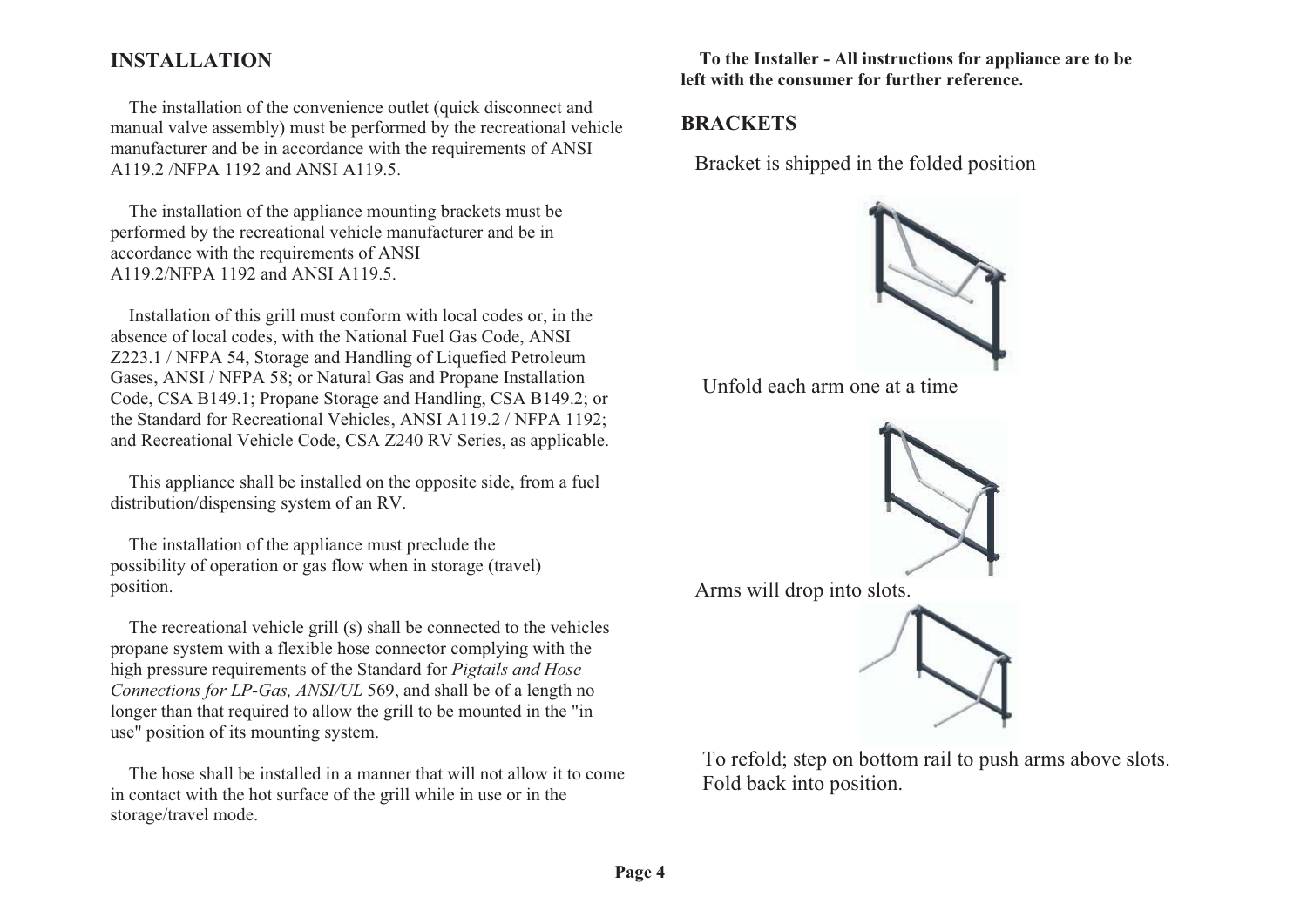#### **BURNER FLAME PATTERN**

#### **INSTALLING GRILL HANDLES**

The burner has been factory set for the correct air and as mixture. The correct flame pattern is shown below.





#### Install the Handles

(1) to the Bottom Bowl (2) by Caps (3), Flat Washers (4), Spring Washers (5) and Screws (6).

#### **Setting Up Your Grill**

Remove your grill from all interior and exterior packaging.

Hold bracket at a 45 degree angel & drop attachment over white aluminum strip.

Always make sure the cooking area is free from combustible material.

Attach the hose assembly to your grill using the quick coupler.

#### To attach quick coupler: · slide retaining sleeve back · Push female coupler

- onto male coupler.
- Release retaining sleeve.

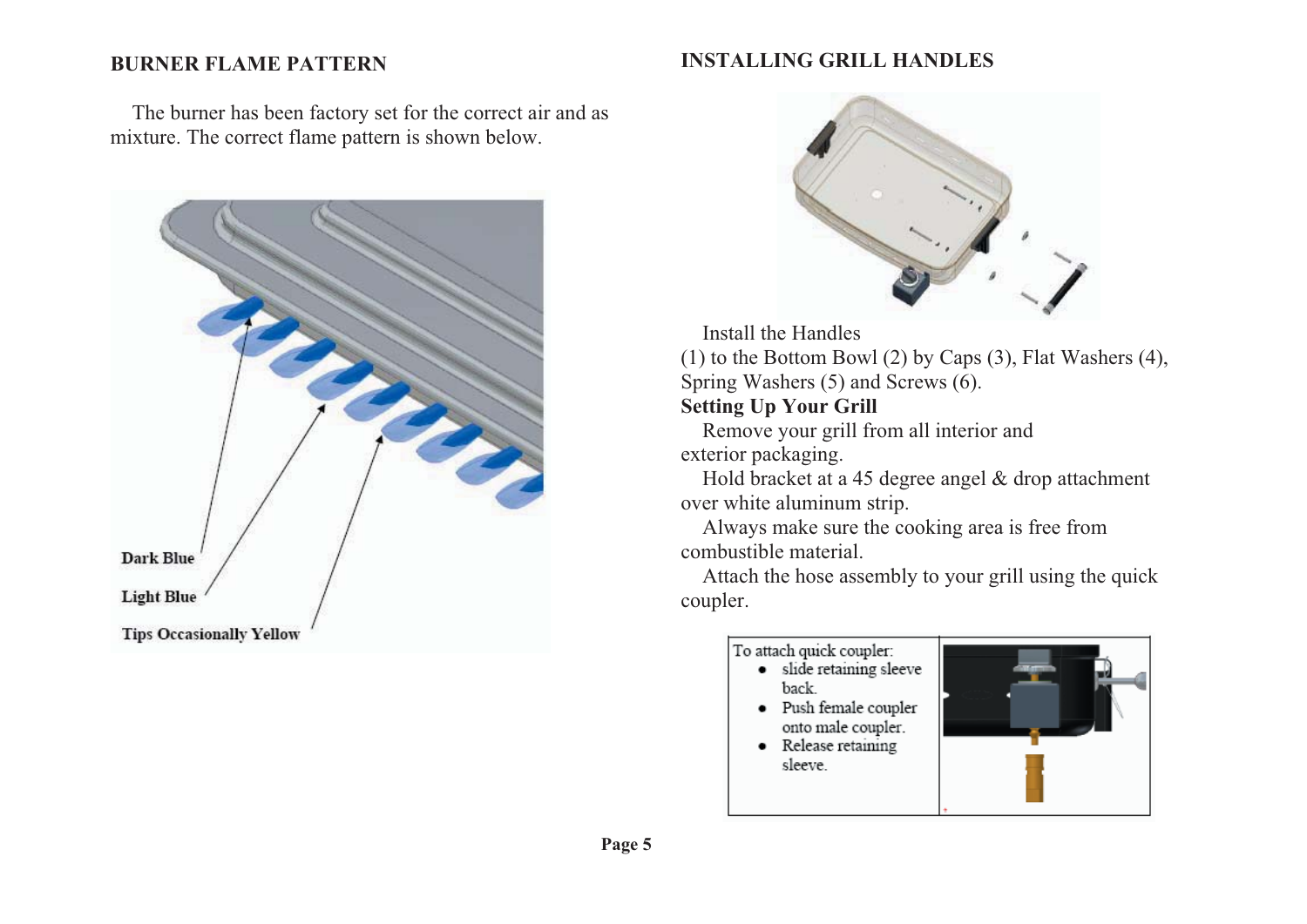# **HORIZONTAL POSITION**

# (See Figure A)

1. Hang bracket on white aluminum mounting strip located on side of RV.

2. Open 2 folding arms on bracket, make sure they lock in position.

3. Slide grill onto 2 arms, make sure grill is fully on arms, against stops.

4. Insert retaining pins into arms

5. To remove grill, simply slide off of bracket arms.

**A DANGER-Do not put grill in storage or travel mode** immediately after use. Allow grill to cool to touch before moving or storing. Failure to do so could result in fire resulting in property damage, personal injury or death.



Figure 'A' **Horizontal Position** 

# **LIGHTING THE GRILL**

Check to make sure the control knob is in the OFF position.

Open hood.

Push down and rotate counterclockwise to HIGH.

Using a grill lighter or match, light the burner through the lighting hole located on the bottom of the grill.



Once burner is lit, adjust control valve to desired cooking temperature.

**A** DANGER Always open hood before turning on gas and lighting burner, failure to open the hood before lighting could cause an explosion causing property damage, in ury, or even death.

**A** WARNING If burner flame is accidentally extinguished during operation, turn off gas supply immediately by pushing knob down and rotating clockwise to Off position.